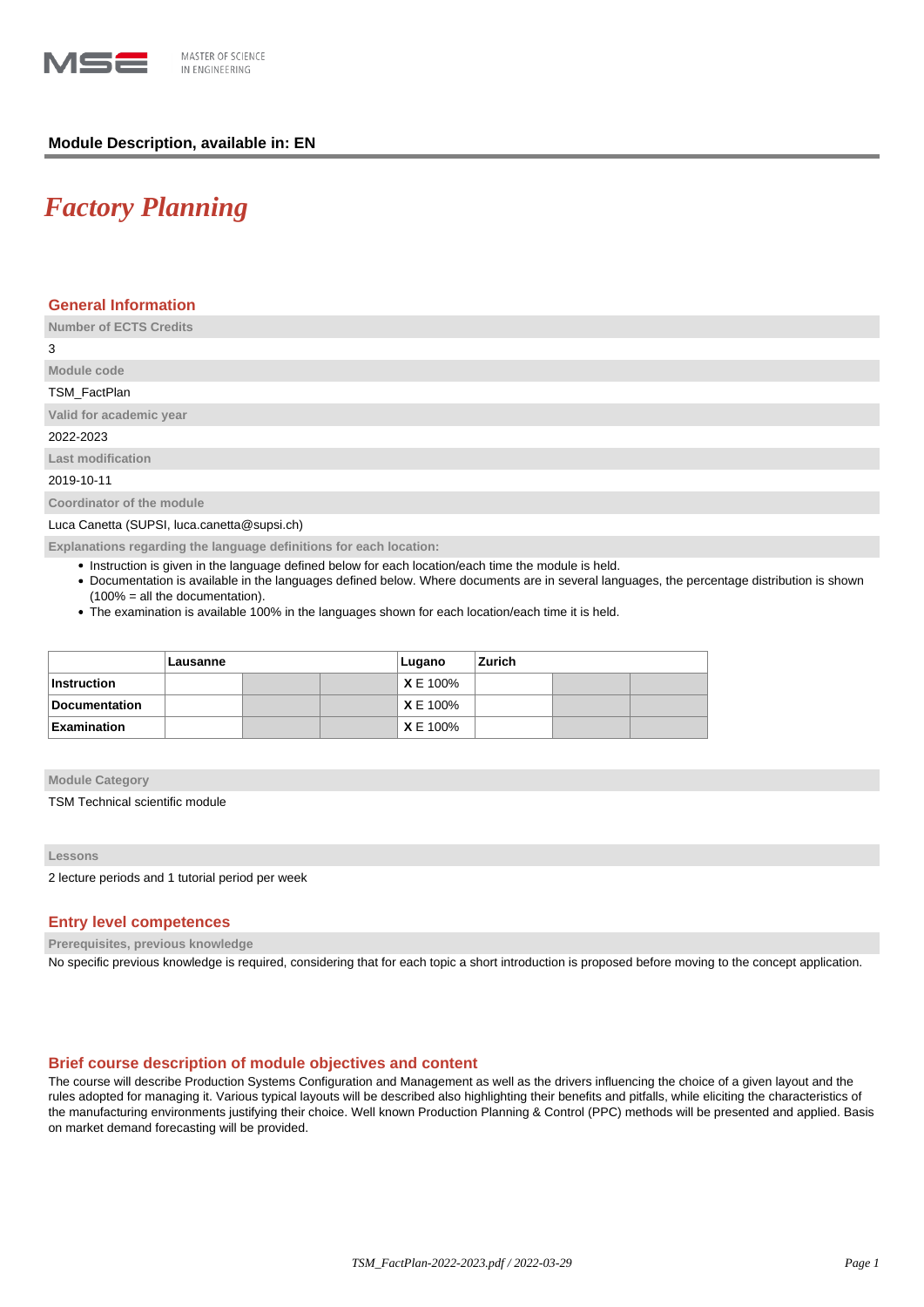# **Aims, content, methods**

**Learning objectives and acquired competencies**

#### Being able to understand:

- The basics of product layouts and process layouts
- Push production systems
- Inventory management methods
- Simple forecasting methods

Being able to:

- Solve simple line-balancing problems
- Dimension simple cellular layout
- Select the suitable PPC method and dimension it
- Create forecast and evaluate their quality

**Contents of module with emphasis on teaching content**

## Introduction to Factory Planning

- Production models and production systems
- The influence of product structure and Customer delivery lead time
- Classification: MTS, ATO, MTO, ETO
- Levers of action for production system configuration
- Product-Process matrix
- Performance Indexes (KPI)
- Job Shop
- Production Line Balancing
- Group technology and manufacturing cells

#### PUSH Production Planning and Control

- Sales and Operations Planning (S&OP)
- Master Production Schedule (MPS)
- Material Requirement Planning (MRP)
- Capacity Planning (Rough Cut Capacity Planning; Capacity Requirement Planning)
- Dispatching rule

#### Inventory Management and Forecasting

- Inventory Management costs and Economic Order Quantity (EOQ)
- Power-of-Two method, EOQ Price discount, Production Economic Order Quantity
- Inventory Management Methods; Replenishment, Periodic Order Quantity (POQ)
- Safety Stock
- Forecasting methods (time series analysis)

**Teaching and learning methods**

Frontal theoretical lessons integrated with interactive exercises

### **Literature**

The material distributed by the lecturer is enough, reference books can be suggested if the students want to deepen the knowledge of specific subjects, for instance:

- Factory Physics, Wallace J. Hopp and Mark L. Spearman, Waveland Pr Inc; 3 edition (August 31, 2011)
- Manufacturing Planning and Control for Supply Chain Management: The CPIN Reference, F. Robert Jacobs, William Berry, D. Clay Whybark, Thomas Vollmann, McGraw-Hill Professional; 2nd edition (July 23, 2018)
- Forecasting: Methods and Applications, Spyros G. Makridakis, Steven C. Wheelwright, Rob J Hyndman, Wiley; 3 edition (December 1997)

## **Assessment**

**Certification requirements**

Module does not use certification requirements

## **Basic principle for exams**

**As a rule, all the standard final exams for modules and also all resit exams are to be in written form**

**Standard final exam for a module and written resit exam**

**Kind of exam**

written

**Duration of exam**

#### 120 minutes

**Permissible aids**